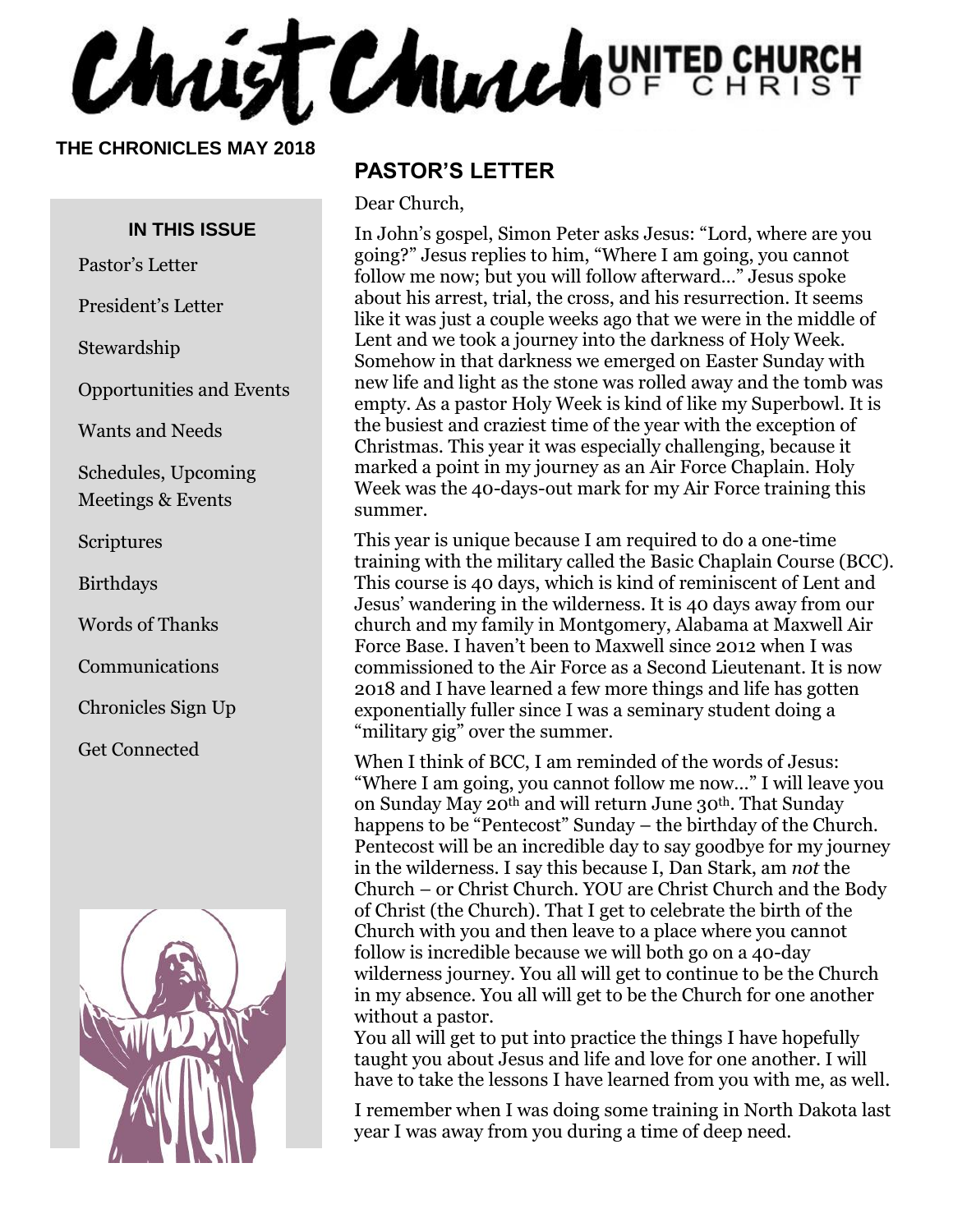In the midst of this deep need (the loss of a beloved member and his funeral), you came together as one Body in Christ. You provided the city of Milwaukee with comfort and hope. You were hospitable to both stranger and neighbor alike. You were a source of light and love in the darkness – all without me. You are the Church! "Where I am going, you cannot follow," Jesus says. However, he also tells us "you will follow afterward." When I think about it, even though you cannot come with me to BCC, you really *will* be with me. I will miss you and will take the lessons I have learned as your pastor with me in order to minister to members of the military.

Though where I am going you may not follow, I am confident that in my absence during my own wilderness of 40 days and 40 nights, I know that you will still be the Church without me. Though where I am going you may not follow, I am confident you will be with me and I will be with you. I am hopeful that when I return to you at the end of June that you will have been reinvigorated by the promises of Pentecost, and we will be stronger than ever together.

Till we meet again,

Pastor Dan Stark, Chaplain, Captain, USAF

#### **PRESIDENT'S LETTER**

Hello to the Members and Friends of Christ Church

 I must say thank you before all else. I cannot begin to express my appreciation for the love you have shown me, the space you have afforded me and the grace you have extended to me in the time since by brothers passing. As many of you know, losing a member of your family is more than a funeral, with nice words, dealing with the possessions left behind and then moving on. It is an emotional injury where there is no specific or total healing. The healing takes place in stages, making life seem more like a marathon to be endured, rather than a walk to be enjoyed. I am grateful for your understanding and your willingness to share some of my load on this journey

As I look out my window today, I can see the grass that has been hidden beneath the snow of our recent storms. Perhaps when you read this all the snow on the ground will be just a distant memory. Also peeking out of the ground here and there are the tips of what promises to be a beautiful flowering plant. As I talk to people around the church, I see something else popping out of conversations. There are signs of new ideas, initiatives, ministries are not fully developed right now but that are peeking out from some very fertile soil. I hear the signs of a new energy, a new interest and a new willingness to get involved.

I know that creativity, love, grace and the willingness to share the load will all combine to nurture the buds of new life, into an abundantly fruitful ministry at Christ Church.

Find your tools, your talents, your gifts and your place among those who are working to expand and enrich the work of Christ at Christ Church.

God Bless You All

Paul Mayeshiba President Church Council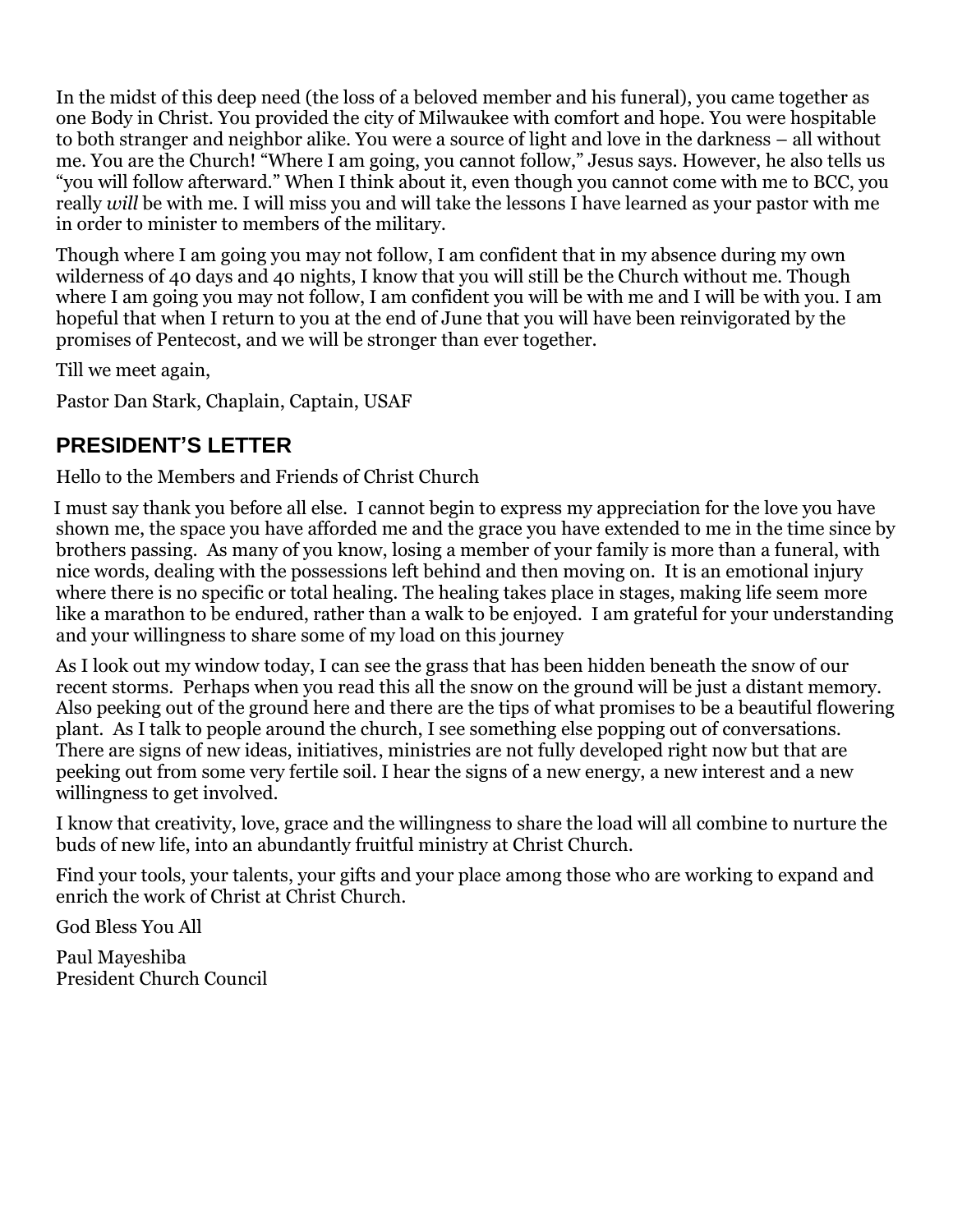#### **STEWARDSHIP: HOW IS CHRIST CHURCH DOING FINANCIALLY?**

| Month    | <b>Budget</b>                | Receipts    | Monthly            | Running            |
|----------|------------------------------|-------------|--------------------|--------------------|
|          |                              |             | Balance/(Shortage) | Balance/(Shortage) |
| January  | $$17,030.00 \mid $17,843.90$ |             | 813.90             | 813.90             |
| February | \$17,030.00                  | \$10,497.07 | \$(6,532.93)       | \$(5,719.03)       |
| March    | \$17,030.00                  | \$15,800.00 | \$(1,230.00)       | \$(6,949.03)       |

Our 2018 annual church budget\* is \$205,350, or \$17,030 per month, or \$3,930.00 per week.

#### AT A GLANCE

For a quick update each month check out the large thermometer in the Niefer Chapel showing our budget and the funds received each month. As of the end of March we were approximately 13% short of our budget, or about \$6,950.

Also on the board are ideas to "*find*" extra money in our personal budgets to increase our giving. I encourage you to share any ideas you may have onto the thermometer board.

If you are able, please prayerfully consider increasing your giving by \$1 or \$2 per week and remember Christ Church while on vacation.

Thank you to all for your faithful and generous giving. Your gifts are the reason Christ Church is able to continue our mission in the Bay View area and beyond.

*\*The budget includes general funds (money to keep the church operating, i.e. salaries, electricity, water, etc.) and benevolence (money given to others such as Bay View Community Center, Divine Intervention, One Great Hour of Sharing etc.) Joan Gaeth, Stewardship Committee*

# **STRENGTHEN THE CHURCH UCC OFFERING MAY 20th (Pentecost Sunday)**

The **Strengthening the Church** offering will be gathered on Pentecost Sunday, May 20th. This, the second of the five annual special offerings of the UCC, goes to support expansion of ministry and growth of local UCC congregations. Your generosity will plant new churches, awaken new ideas in existing churches and develop the spiritual life in our youth and young adults. Half of all monies collect is used within our own Wisconsin Conference. Please graciously support church growth, pastoral and lay leadership development, youth and young adult ministries administered by Local Church Ministries.

#### **OPPORTUNITY: ONLINE GIVING**

Online giving is now a possibility! If you're in the pew and you'd like to give something other than cash or a check, you are encouraged to use your phone to visit



[www.christchurchbayview.org](http://www.christchurchbayview.org/) and tap the [donate](https://www.paypal.com/cgi-bin/webscr?cmd=_s-xclick&hosted_button_id=D7W2VTZZBHZNU) button at the bottom. You can pay with an existing PayPal account or with any credit card. It's easy and it saves your information for the next time you visit! Wondering what one of these weird scanny codes in the bulletin is? Give them a scan with a QR reader app on your phone and it will bring up the donation page! Want more information about online giving? See [Pastor Dan](mailto:dan_stark@att.net) or contact the church office at 414-481-3530. **Please only donate with a** 

**credit card using a Pay Pal account so the church doesn't incur costly fees**.

#### **INFORMATION OPPORTUNITY: NEW INFORMATION RACK**

A new information rack is hanging on the back wall in the hallway behind the sanctuary. The Lenox Street informational floor rack will also continue to be used. You can find the following information in these racks: \*Chronicles Newsletter & Sign-up \*Schedules \*Confirmation Study Sheets \*Event Flyers \*UCC Information \*Christ Church Information \*Electronic Giving Sign up \*Calendars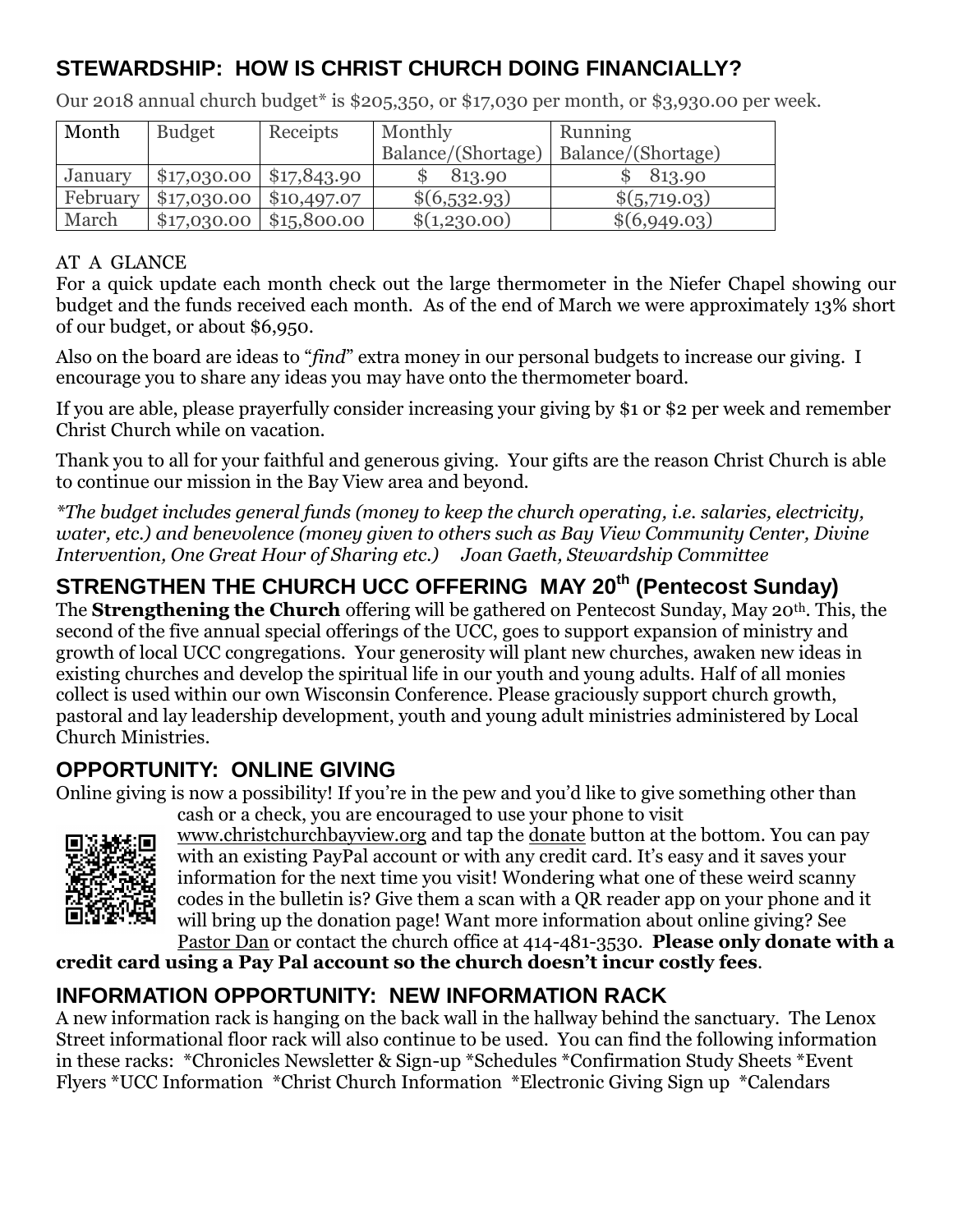

#### **NEW OPPORTUNITY: SHARING IN OUR SPONSORSHIP OF DAWA CHOEDON**

Did you know that the United Church of Christ has partnered with the Christian Church (Disciples of Christ) to form a relief organization called "Global Ministries"?

Did you know that "Global Ministries" has a program for sponsoring elders and youth?

Did you also know that Christ Church Council has voted to sponsor a child through "Global Ministries"? Yes, we are all very excited about our sponsored child, Dawa Choedon.

Dawa is 12 years old and lives in Lhaze Zong in Tibet. Both her father and mother are farmers. She has 2 sisters. Since Dawa's parents are poor they have sent all 3 siblings to the Upper Tibetan Children's Village (TCV) for an education. **The cost of sponsoring Dawa is \$45/month, or \$11.25/week.** We hope to be able to sponsor her for a year with proceeds from our donut hour offering. We are encouraged to write to Dawa so she will know who is sponsoring her and that she may be able to write back to her "family" in the United States. The address to write to her is:

Dawa Choedon Tenzin Zeden, Children's Secretary Tibetan Children's Village Dharamsala Cantt 176216 Distt. Kangra H.P. India

This is a special mission that was initiated to bring special meaning to our social gathering on Sunday mornings. Please give as you are moved to support this mission effort. This particular children's mission was chosen because it is connected with the United Church of Christ. If our Donut Hour ministry is successful perhaps we can support another child/organization next year through our funds. If you have any thoughts regarding this mission step taken through the donut hour please voice them to any member of the church council or to Dean Kothrade.

May we all share our God given blessings with Dawa.



#### **EVENT: MOVIE NIGHT AT CHRIST CHURCH "GODSPELL" SATURDAY MAY 5TH**

Come experience the movie of the hit musical "Godspell," Saturday, May 5 at 6:30 pm in the Fellowship Hall. A contemporary setting of the Parables with John the Baptist, Jesus and a roving band of actors in New York City. Hit songs include, "Prepare Ye the Way of the Lord" and "Day By Day." Food and refreshments will be provided and there will be a special introduction by our very own Jim Wick. Please RSVP to Jim Wick or Richard Tremarello.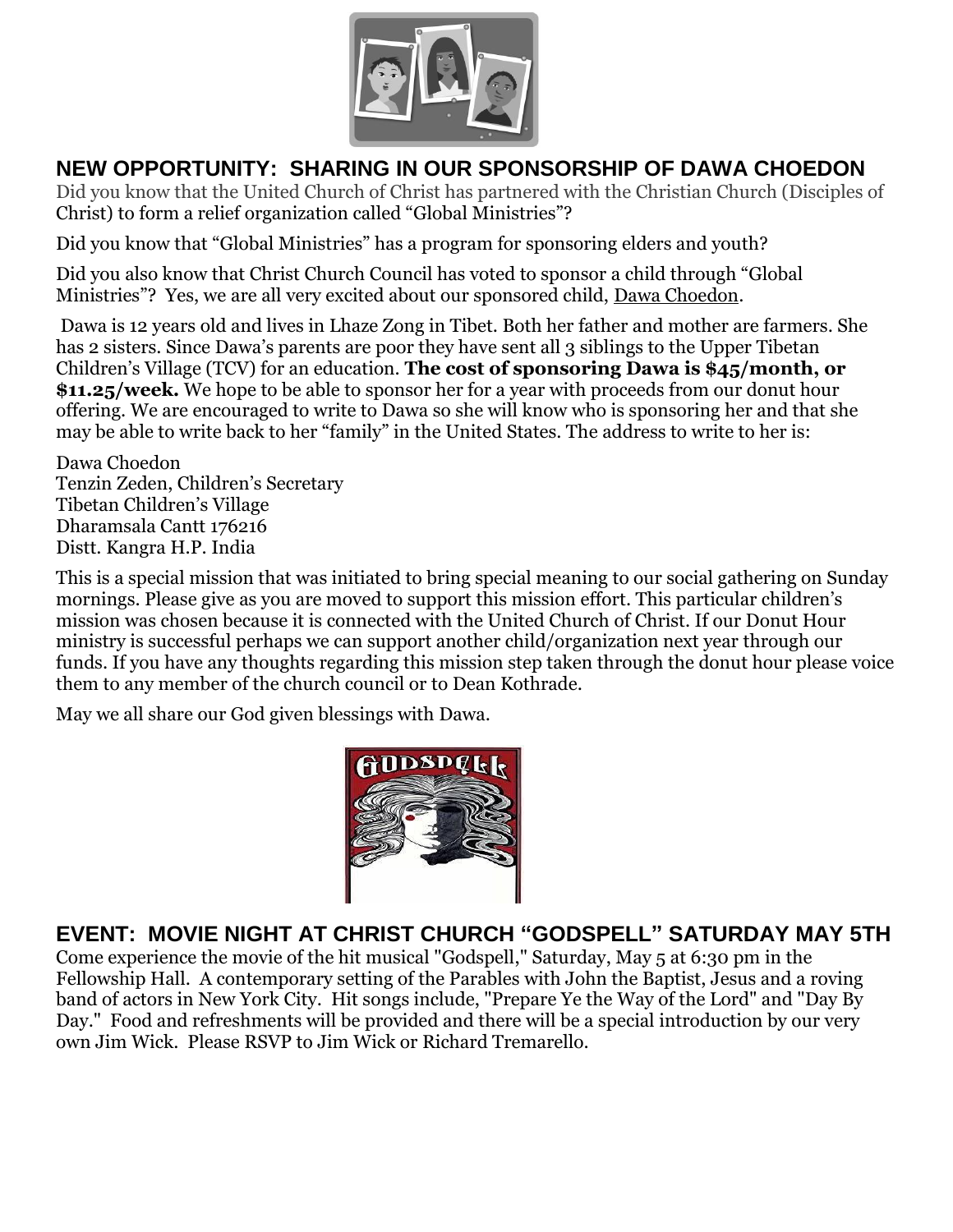## **EVENT: MARION CONSORT CONCERT SUNDAY MAY 6TH- 4:00PM**

Please join us for another outstanding performance by the Marion Consort on Sunday, May 6th. The group will perform a lovely one-hour program of Baroque music in our sanctuary. **The Marion Consort**, under the artistic direction of Amy Bearden, is a Chicago choral ensemble specializing in music of the Medieval, Renaissance, and Baroque periods. Since forming in November of 2010, The Marion Consort has performed throughout the Chicagoland area as well as Milwaukee. They have performed at Christ Church a number of times over the past few years and we are thrilled to have them back.

NEED: We are looking for a few people to volunteer to help make this a success! We are in need of a fruit platter. We anticipate 30 to 40 attendees. We also need a greeter at each entrance.

#### **The cost for this season's concert is \$15 for advance tickets (see Pam Kothrade to purchase) and \$20 at the door.** We hope you will come and enjoy this delightful

program! Please see one of our Music Committee members for more information (Rich Tremarello, Doris Mayeshiba, Joe Menard, Dean or Pam Kothrade).

## **NEW OPPORTUNITY: BREAKFAST CLUB**

Please join me for a breakfast on Tuesday May 8th at 8:30 in Fellowship Hall. My idea is to meet maybe twice a month for breakfast and come up with ideas to support the Church and community. All ages, male or female are invited. Bring your appetite and ideas.



Please sign up on sheet in fellowship hall, or contact me, Dan Crass at [dcrass@wi.rr.com](mailto:dcrass@wi.rr.com) or

414 235 0906. Menu: Scrambled eggs, sausage, pancakes, toast, Cinnamon rolls, orange juice, milk and coffee. Donation basket to cover cost. Hope to see you there.

#### **GRADUATION ANNOUNCEMENTS**

Are you or a family member graduating this spring? Please contact the church office so we can celebrate with you at church on May 20th and post your information in upcoming announcements.

#### **NEW OPPORTUNITY: FERMENTING THE FAITH-THE BIBLE AND A BREW Starting Wednesday May 23 6:30 PM. Humboldt Park Beer Garden**

**Purpose:** A Light-Hearted Bible Study group gathered in the social atmosphere of the Humboldt Park Beer Garden. The Fermenting Faith Program offers faith formation opportunities to all adults who are 21 years old and older. At each Fermenting Faith session participants come together to learn about and discuss some aspect of faith in a relaxed and hospitable atmosphere. To help foster a sense of Christian hospitality liquid refreshments and hors d'oeuvres are available for purchase at the session site.

**Time, Date, Place**: Humboldt Park Beer Garden, starting May 23<sup>th</sup> at 6:30 PM. Humboldt Park Beer Garden: all cash (ATM is available), refundable deposit may be required on beer steins (\$5).

Last call 9 PM, Garden closes 10 PM. *Gather on 4th Wednesdays each month.*

**Topics**: May include current event, lectionary discussion, scripture, social issues, theological doctrine.

**What if I Don't Drink Alcohol?** To some the name Fermenting the Faith, Bible & a Brew suggest that this program promotes the use of alcohol. To others it suggests a relaxed, social environment where adults gather. Although the beer garden offers beer and wine, alternatives such as soda and water are available for those who do not wish to drink. There is no pressure to drink at any of the sessions.

**Notice:** This approach to intentional faith development is not intended to appeal to everyone. Similarly, our traditional Adult Christian Ed sessions do not capture everyone's interest within our congregation. To those who choose to participate in Fermenting the Faith, we hope that a casual, social atmosphere will encourage lively discussions on some of the critical faith issues we face in our daily lives and world around us. Recall that Christ's first miracle was changing water to wine in the midst of a wedding celebration. Let us likewise gather as followers of Christ in a joyous celebration of our faith.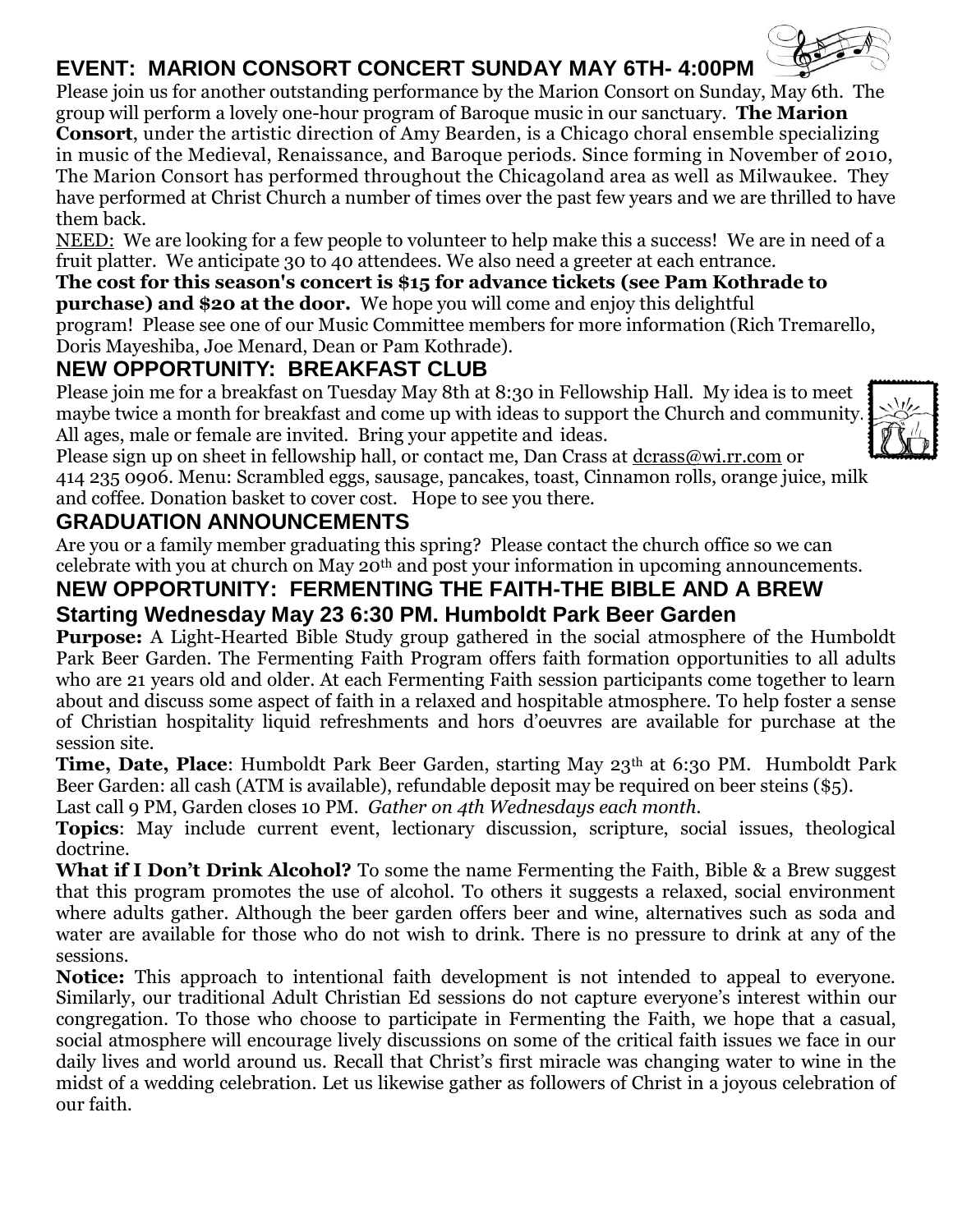#### **NEW OPPORTUNITY FOR FUN!**

Do you like to play Sheepshead or possibly Cribbage? It's being considered to have a card game day on the 2nd and 4th Saturday of each month beginning in May. If interested please contact Joyce Jakimczyk (Deb Hansen's mom) at 414-481-5051.



**Crochet/ knitters, we are extending the deadline for the granny squares from April 1 to Memorial Day.** Also, after you have completed the 7 inch square there is to be 2 rounds of single crochet around each square. Hopefully you have saved enough yarn to complete this task. If you cannot crochet, not a problem, just let Ken or Jill know. Let us know how many you have made so far. Please see Ken Klockow or Jill Unglaub for information.

## **NEW OPPORTUNITY: EXCITING NEW LOCAL MISSION AT CHRIST CHURCH**

The Christ Church council has approved the support of a local children's education mission "ASLC" (Arts & Science Literacy Camp) held at Tippecanoe Church. Tippecanoe Church is the main site but the program is supported and funded by a group of churches, organizations and grants. This program is currently accepting applications which can be found in our Information racks. Watch for upcoming postings and articles for information on this new partnership as well opportunities to support our new mission. **Be sure to attend church on Sunday June 10th for ASLC Mission Sunday where you can hear Award Winning Master and Lead Teacher Jane Morden introduce Christ Church to this important and inspiring educational program and mission.** You can also go to Tippecanoe Churches website to get more information. One way to start supporting this mission is to like the aslcforkids facebook page and copy posts to your own. Thanks! *Jim Wick, Debbie Behling & the Social Concerns Committee*

# **NEW OPPORTUNITY: SPIRITUAL GIFTS DISCOVERY SUNDAY JUNE 24TH**

During worship on Sunday, Jun 24th Christ Church will engage in a series of activities that are directed towards identifying each member's spiritual gifts and talents. God has gifted each of us with a special expression of the Holy Spirit to support the vision and mission of the church. Identifying and knowing what our gifts are should help each of us to be guided where God call us to serve within the church. More information to follow.

**1 Peter 4:10 (ESV)** As each has received a gift, use it to serve one another, as good stewards of God's varied grace.

*The Stewardship Committee*

# **OPPORTUNITY: ALL CHRIST CHURCH BOOK CLUB**

We would like to invite all members of the congregation and any family or friends to our upcoming book club meetings. Our April meeting was enjoyable, with lots of thought provoking discussion. We plan to meet on August 26th after church and will be discussing "Hidden figures" by Margot Lee Shetterly. On November 25th we will discuss "Christmas Jars" by Jason F. Wright. Books can be obtained at the library, Half Price Books and online at Amazon or EBay. If you have any questions contact Carol Borchardt, Carol Dohoney, Debbie Hansen or Mary Ann Mowery.

## **OPPORTUNITY: LAY ACADEMY – YEAR 1 STARTS SEPTEMBER 2018**

Lay Academy is a ministry of the UCC Wisconsin Conference that engages lay people in spiritual growth and development through theological education. Anyone who longs to grow in faith, discover new ways to serve God and their community, and deepen their knowledge of Christian tradition, ministry, and mission is welcome. Faith Foundations, the first of a two-year program, is set to begin in Sept 2018. The focus is on developing and deepening the foundations of faith and includes reflecting theologically, traditional & contemporary theology, Hebrew testament, world religions. Christian history, Christian testament and ethics. Interested in knowing more, contact Jill Unglaub, Jim Wick or contact Rev. Tisha Brow at the UCC Wisconsin Conference office, [Email Tisha Brown.](mailto:tbrown@wcucc.org)



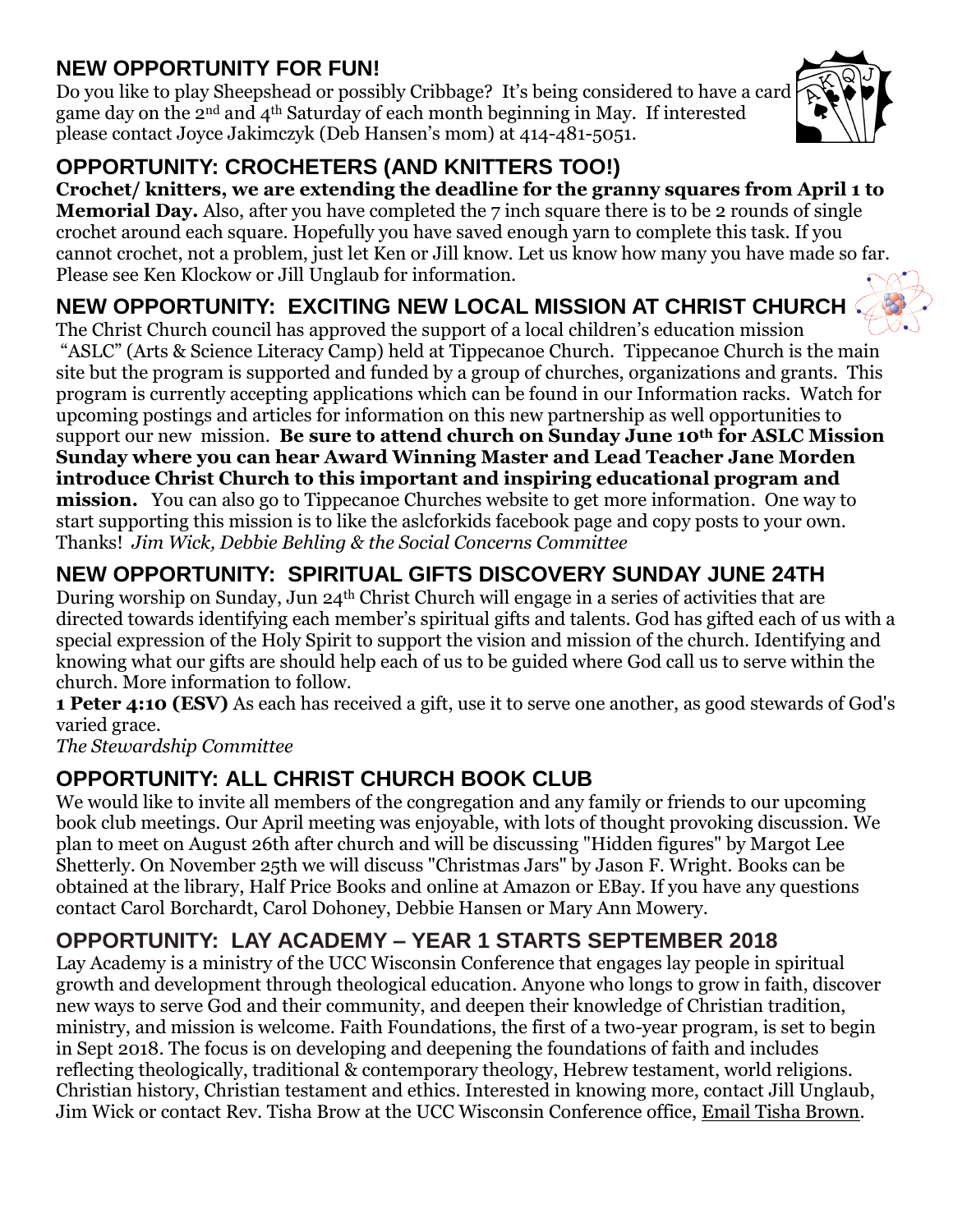#### **OPPORTUNITY: EARN POINTS THAT TURN INTO \$\$\$ FOR CHRIST CHURCH AT GFS (GORDON FOOD SERVICE)**

Christ Church now has an account with GFS. GFS is similar to Restaurant Depot where they sell bulk foods and food related supplies and offer points when you make a purchase. Here's how you can help: \*Shop at any of these these locations: 6919 S 27th St., Franklin, 2064 Miller Park Way, Milwaukee, 1025 S. Green Bay Road, Racine

\*When checking out ask that the points from your purchase go to Christ Churches account. (The cashier will look up our account and credit Christ Church with the points)

\*If you're making a purchase for a Christ Church event contact Debbie in the church office for our member card and any cash on the account can be used towards your purchase.

## **OPPORTUNITY: A WEEKLY NEWSLETTER IS HERE**

Have you ever showed up to church on Sunday and forgot about something happening that weekend? Maybe it was a special offering, donation, or event. Have you ever forgot that you signed up for something? We've all been there. Beginning in late September a weekly e-newsletter went out on Fridays via email to remind you about what's going on at church. You can also see who's signed up to read, greet, usher, or if there's a need for volunteers. If you're interested in receiving the *Christ Church Weekly*, contact the [Church Administrator](mailto:christ-church@att.net) [\(christ-church@att.net\)](mailto:christ-church@att.net) to be added to the list (414-481-3530). Sign up sheets are also available at the information areas at the church entrances, then just drop it in the collection plate. It's that simple.

## **NEED: BAY VIEW COMMUNITY CENTER COLLECTION SUNDAY MAY 6TH**

Canned proteins such as: • Canned Soups (both cream and broth) • Peanut Butter • Jelly • Canned Vegetables • Canned Fruits & Juices • Cereal • Mac and Cheese • Canned Tuna

## **NEED: ICE CREAM SOCIAL HOSTS/COMMITTEE FOR JUNE 7th, 2018**

\*You choose: Times, The menu & Prices, Theme/Decorations, Activities, etc.

\*Support: Information from past IC Socials. Church office: Postings, Flyers, Tickets.

Please consider hosting this Christ Church highly anticipated family event. You may contact the church office or any council member if interested. Thank You!

## **NEED: DI: SOS (Sharing our suppers) FRIDAYS IN JUNE**

Please consider volunteering to prepare, serve and clean up for a Friday night meal in June for the local homeless. **We have 1 Friday left to fill: Friday June 29th.** Please contact Debbie Behling in the church office 414-481-3530 or [christ-church@att.net](mailto:christ-church@att.net) to help or if you have questions. Thank You!

## **NEED: DIVINE INTERVENTION & LARRY UNDER THE BRIDGE**

Most urgent needs are: Paper Towel, Toilet Paper, Kleenex and Laundry pods

## **SCHEDULE FOR UPCOMING MEETINGS & EVENTS**

- May: The roof project should be completed!
- May 2: Staff Meeting 10:30am
- May 3: Weekly Announcement submissions by 10:00am, Choir 7:00pm
- May 5: Movie Night & Refreshments-"Godspell" 6:30pm
- May 6: BVCC Food Pantry Drive, Choir 8:15am, Adult Ed. 8:30am, Worship, Confirmation, Sunday School & Jobs Daughters 9:30am, Coffee Hour 10:30am, Membership Committee Meeting 10:45am, Diva Clothing Sale 10:45amConfirmation Class 11:00am, Marion Consort Concert 4pm
- $M$ ay **st** Breakfast Club 8:30am (fellowship hall)
- May 9: Quilters 10:00am, Praise Team 7:00pm
- May 10: Weekly announcement submissions by 10:00am, Social Concerns Meeting 6:00pm

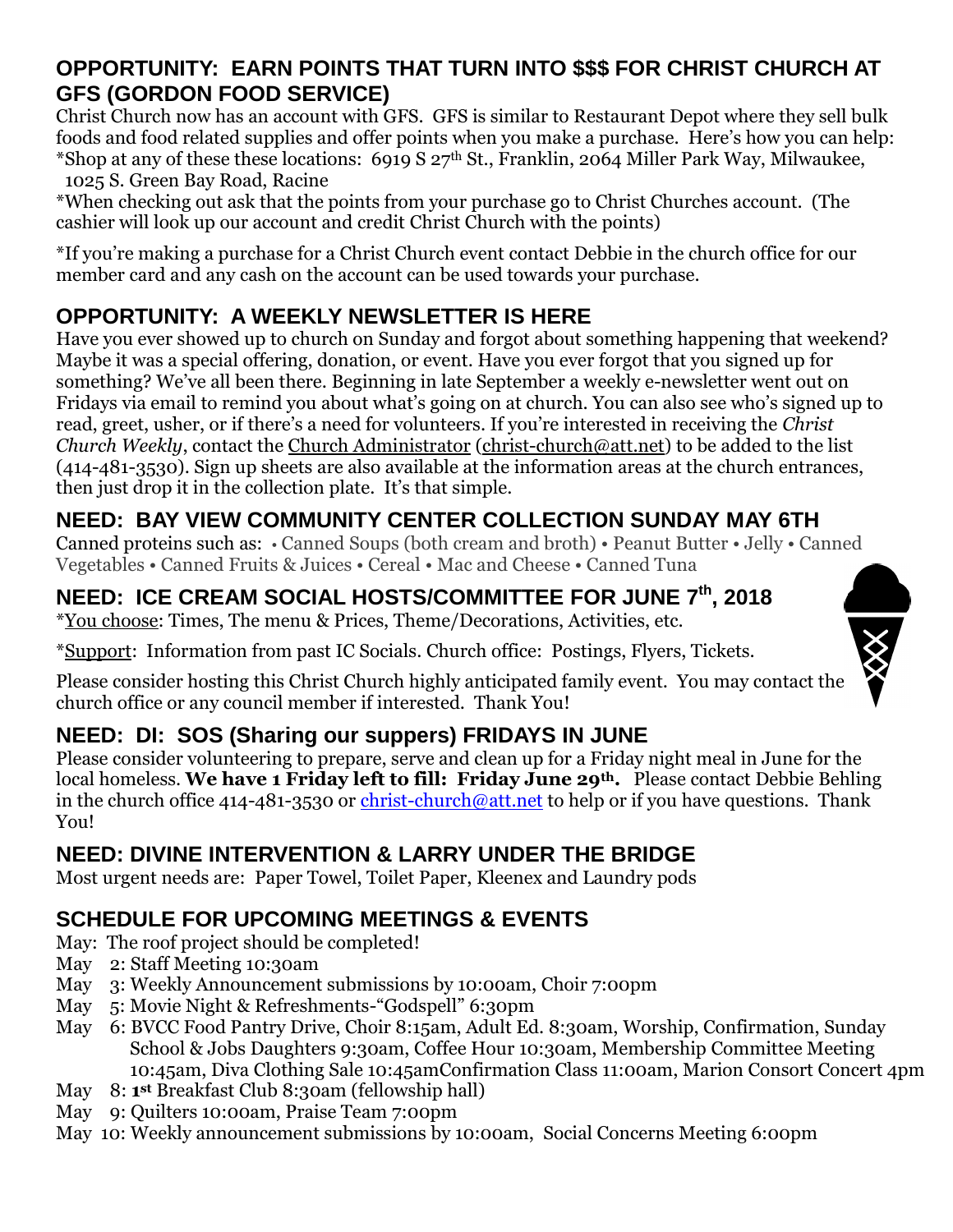May 12: Crochet Class 10:00am

- May 13: *Happy Mother's Day!* Adult Ed. 8:30am, Worship, Baptism, Confirmation & Sunday School 9:30am, Coffee Hour 10:30am, Confirmation Class 11:00am
- May 14: Property Meeting 7:00pm
- May 15: Council Meeting 6:30pm
- May 16: Praise Team 7:00pm
- May 17: Weekly announcement submissions by 10:00am, Block Watch Meeting 6:30pm (Music Room)
- May 18: June & July Chronicles submission by 10:00am
- May 20: Pentecost Sunday, Graduation Recognition, Strengthen the Church Offering, Praise Team 8:15am, Adult Ed. 8:30am, Chapel Communion 9:00am, Worship, Confirmation, Sunday School 9:30am, Coffee Hour 10:30am, No Confirmation Class, Pastor Dan leaves for 40 days of Military duty in Alabama
- May 23: Quilters 10:00am, **1 st** Fermenting the Faith at Humboldt Park 6:30pm
- May 24: Weekly Announcement submissions by 10:00am, Choir 7:00pm
- May 26: Quilters 10:00am
- May 27: Trinity Sunday, Adult Ed. 8:30am, Worship, Confirmation, Sunday School 9:30am, Coffee Hour 10:30am, No Confirmation Class
- May 28: Happy Memorial Day!
- May 31: Weekly Announcement submissions by 10:00am, Choir 7:00pm, Deadline for Granny Squares for Crochet Project

#### **SAVE THE DATE**

- June 3: Teacher Appreciation
- June 7: Ice Cream Social-Pending Volunteer(s) to host
- June 10: Sunday School Picnic, Special Mission Sunday Service with ASLC (Arts, Science & Literacy Camp) Presentation with Speaker Award Winning Master Teacher Jane Borden

June 24: Spiritual Gifts Discovery

#### **COFFEE HOUR SCHEDULE**

| $\frac{5}{6}$ | 5/13                           | 5/20 | 1.5/27           |
|---------------|--------------------------------|------|------------------|
| The O'Brien's | Volunteer Needed   Sara Rogers |      | Volunteer Needed |
|               |                                |      |                  |

#### **LENOX STREET PARKING HELPER SCHEDULE**

| 5/6 | 5/13 | 5/20 | 1.5/27<br>Bill & Carol Borchardt   Don Antoniewicz   Tom & Carol Dohoney   Dave & Nancy Wareham |
|-----|------|------|-------------------------------------------------------------------------------------------------|
|     |      |      |                                                                                                 |

#### **GREETER SCHEDULE**

| <b>Oklahoma</b> | 5/6            | 5/13                | 5/20            | 5/27            |
|-----------------|----------------|---------------------|-----------------|-----------------|
| <b>Street</b>   | Judy Borkowicz | Robert Kroening     | Nancy Jonokuchi | Kathy Schroeder |
| Lenox           | 5/6            | 5/13                | 5/20            | 5/27            |
| <b>Street</b>   | Sue Steinhauer | Tom & Carol Dohoney | Mary Geraghty   | Leone Krueger   |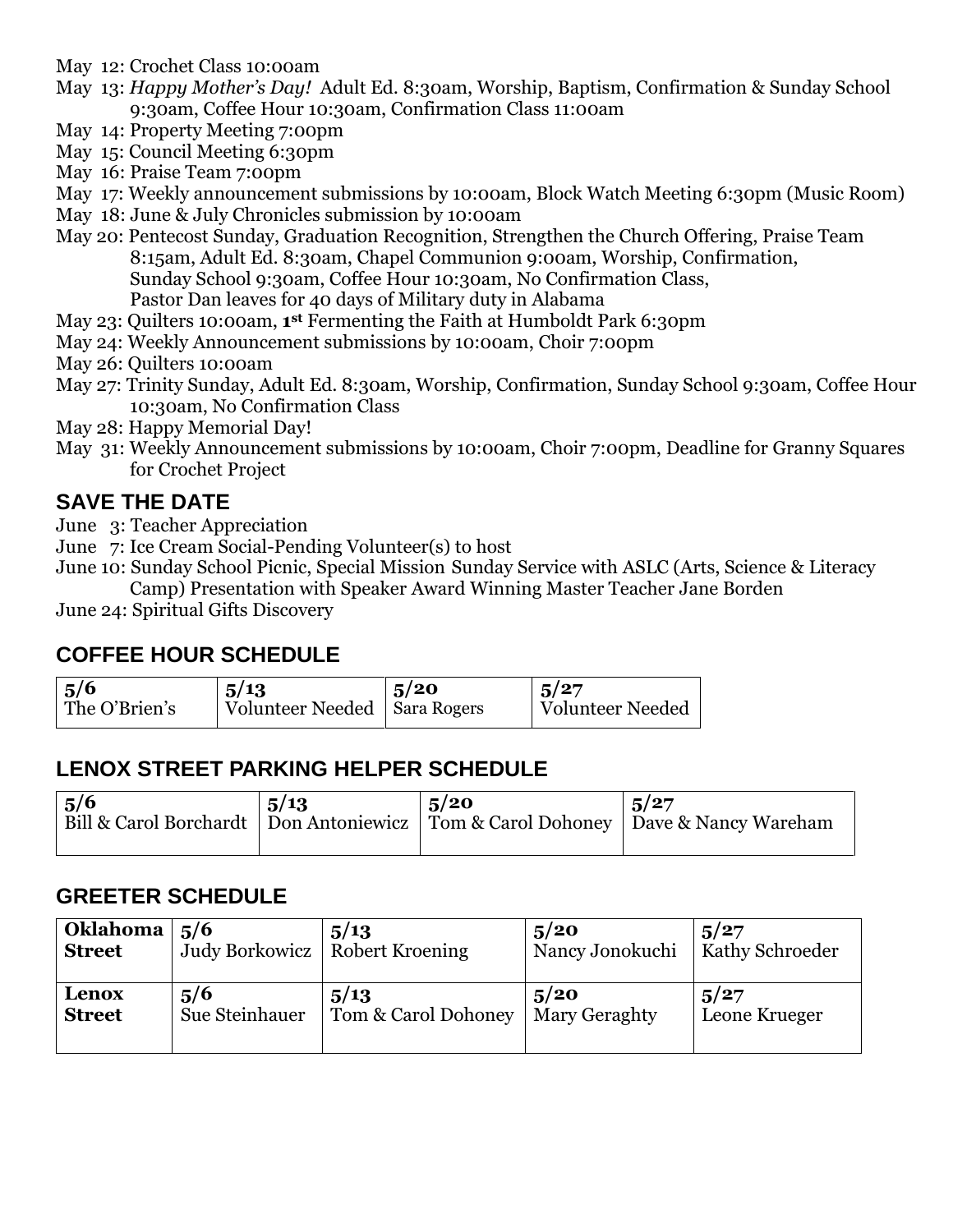#### **PRAISE TEAM SCHEDULE**

| <b>Rehearsals</b>                                          | 5/9<br>7-8:30pm     | 5/16<br>7-8:30pm |
|------------------------------------------------------------|---------------------|------------------|
| <b>Sunday</b><br><b>Rehearsal</b><br>and<br><b>Service</b> | 5/20<br>$8:15-9:15$ |                  |

#### **CHOIR SCHEDULE**

| <b>Rehearsals</b>                                          | 5/3<br>7-8:30pm    | 5/24<br>7-8:30pm   |
|------------------------------------------------------------|--------------------|--------------------|
|                                                            | 5/31<br>7-8:30pm   |                    |
| <b>Sunday</b><br><b>Rehearsal</b><br>and<br><b>Service</b> | 5/6<br>$8:15-9:15$ | 6/3<br>$8:15-9:15$ |

#### **LITURGIST SCHEDULE**

| $\frac{5}{6}$       | 5/13          | 5/20         | 5/27                  |
|---------------------|---------------|--------------|-----------------------|
| <b>Randene Wick</b> | Dean Kothrade | Jill Unglaub | <b>Bill Borchardt</b> |
|                     |               |              |                       |

#### **WEEKLY SCRIPTURES**

| 5/6  | Acts 10:44-48                     | Psalm 98             | 1 John 5:1-6                     | John 15:9-17                 |
|------|-----------------------------------|----------------------|----------------------------------|------------------------------|
| 5/13 | Acts 1:15-17, 21-26               | Psalm 1              | 1 John 5:9-13                    | John 17:6-19                 |
| 5/20 | Acts 2:1-21 or<br>Ezekiel 37:1-14 | Psalm 104:24-34, 35b | Romans 8:22-27 or<br>Acts 2:1-21 | John 15:26-27;<br>$16:4b-15$ |
| 5/27 | Isaiah 6:1-8                      | Psalm 29             | Romans 8:12-17                   | John 3:1-17                  |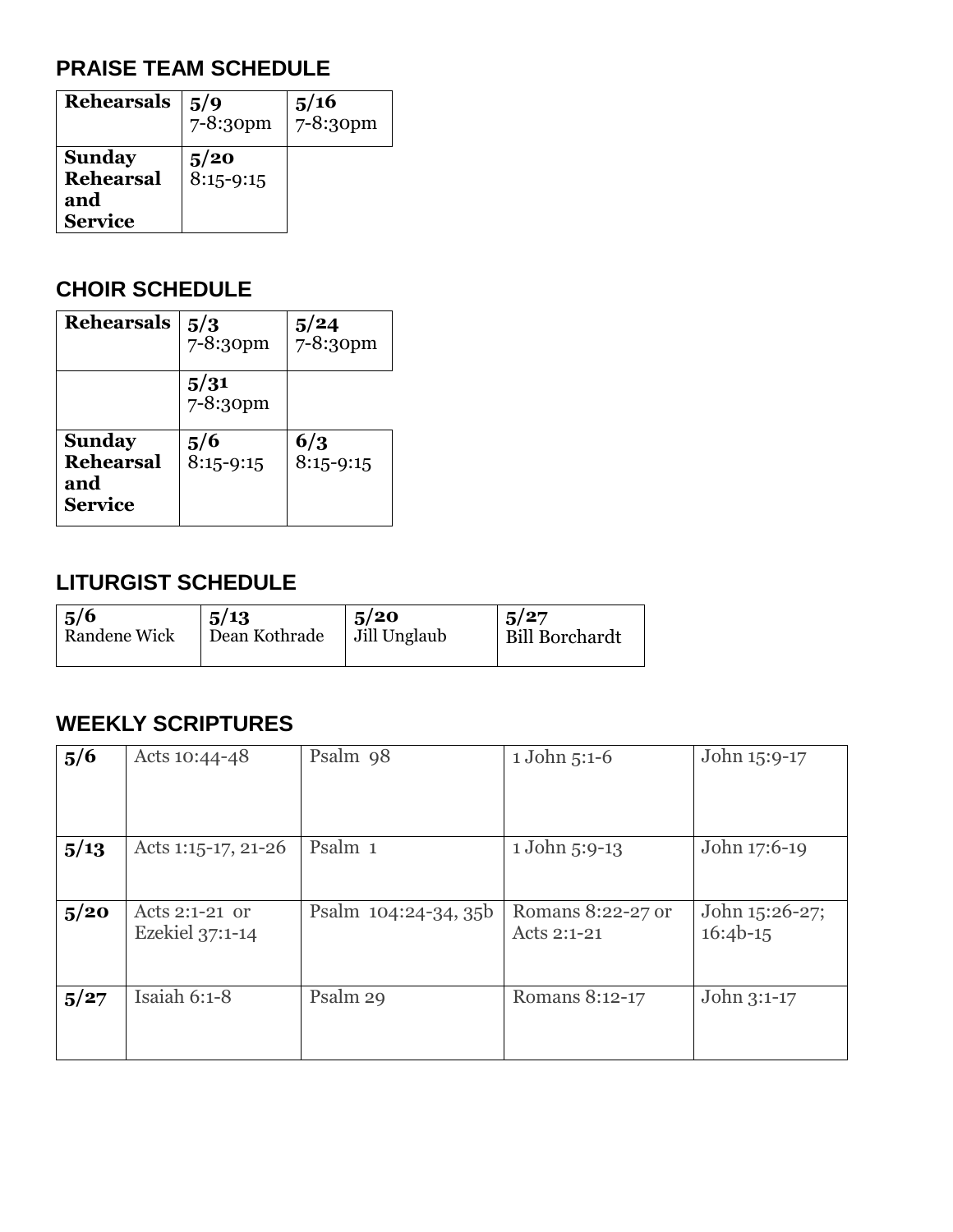## **USHER SCHEDULE**

| 5/6          | 5/13         | 5/20              | 5/27               |
|--------------|--------------|-------------------|--------------------|
| Joan Amich   | Dick Gaeth   | <b>Brad Boyle</b> | Brian O'Brien      |
| David Porn   | Joan Gaeth   | Cheri Boyle       | <b>Fred Passow</b> |
| Mike Thomae  | Renolle Volz | Katelyn O'Brien   | Chris Urbaniak     |
| Dave Wareham | Danette Volz | Bob Polachowski   | Amber Urbaniak     |
|              |              |                   |                    |

#### **BIRTHDAYS**

Happy birthday to all these wonderful folks!

**MAY 1** Tom Albertin Joan Gaeth **MAY 3** Patti Roginski **MAY 5** Colton Zvara **MAY 6** Judy Faja Kathleen Schroeder **MAY 7** Emma Bingheim Taylor Gilgenbach **MAY 9** Bill Borchardt Mary Geraghty William Kroening Leone Krueger

**MAY 11** Betty Budzien Michelle Vail **MAY 15** Andrew Porn **MAY 18** Stacey Bergeman **MAY 21** Jean Abler Andrea Blankenberg Scott Schmeling Debbie Wells **MAY 23** Patricia Freitag **MAY 24** Ben Clark Sophie Malecki

**MAY 25** Glenn Budzien **MAY 26** Larry Savage Marion Schoenfeld **MAY 28** Pam Kothrade **MAY 29** Sandra Wegner **MAY 30** Kirstyn Heino Jacob Heino **MAY 31** Daniel Hansen

#### **THANKS:**

~With gratitude we accept a donation from Kathleen Schroeder in memory of her mother, Ann Schroeder's March 3rd Birthday.

~A thank you was received from the Bay View Community Center for the 17 bags of food donated from our monthly food drive. Linda Nieft, BVCC President/CEO states, "This is truly appreciated at the beginning of the month when it is so busy. We truly appreciated all you do for others".

~With appreciation we accept a memorial for Dan Crasses mom Lucille Crass, from Fritz & Maggie Jorgenson for the Roof Fund.

~With appreciation we accept a donation given in memory of Lawrence N. Poth from Carol A. Forde to our Church School.

~A Thank you was received from Ruth Buenger, "Thank you to my Church family and friends for all the cards and warm wishes. I enjoyed being with you Easter Sunday. Thank you also for the basket of Easter goodies, and to Pastor Dan for the visit; both were greatly appreciated".

~A Thank you was received from Mrs. Loretta Hoedel for the Easter basket from the congregation and Easter card the Sunday School children made. "They were greatly appreciated".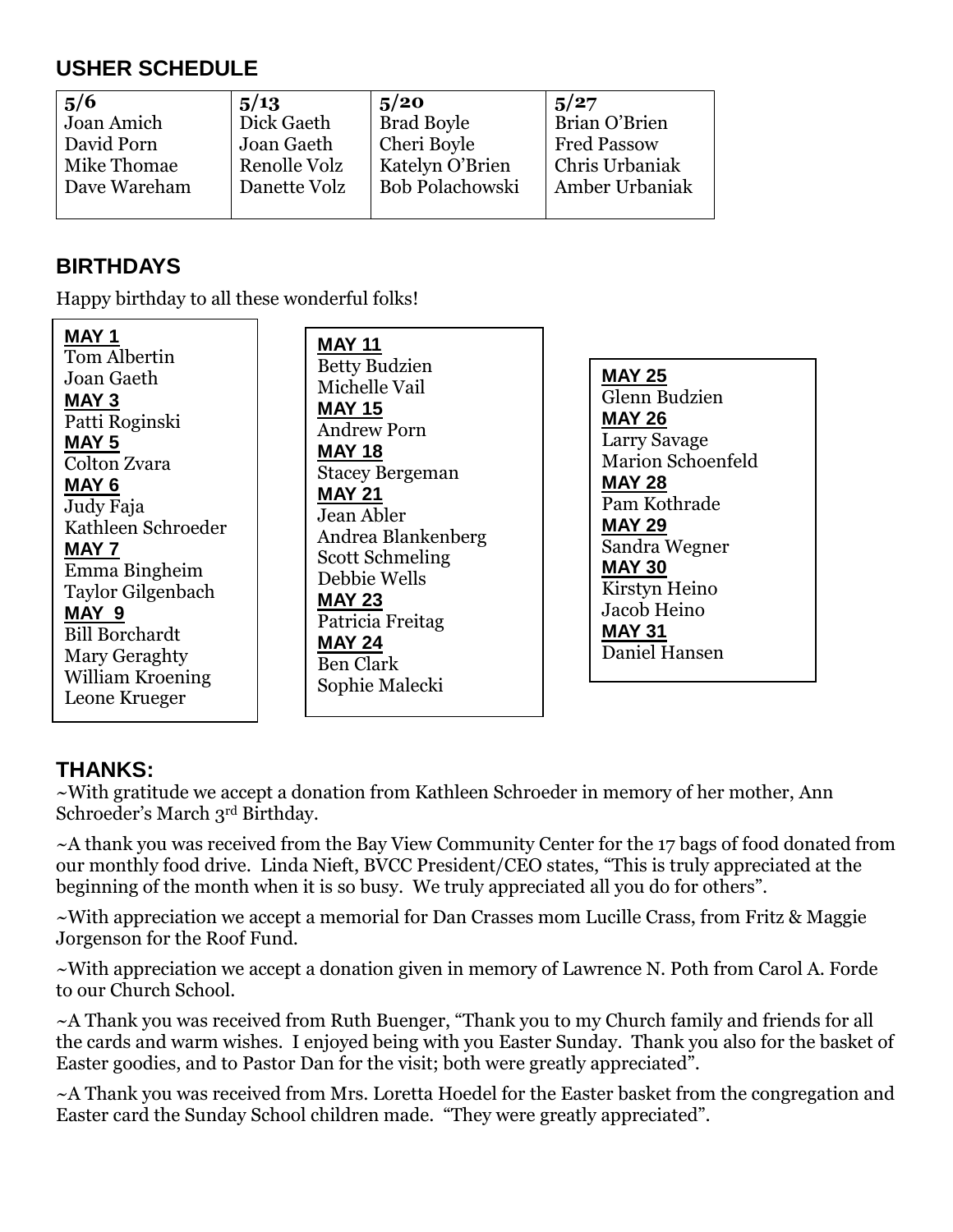~We accept with thanks and appreciation a memorial made to the Roof fund for Don Ratzfaff from Fritz and Maggie Jorgenson.

 $\sim$ We accept with thanks and appreciation a donation to Christ Church in honor of their 50<sup>th</sup> Wedding Anniversary from Bill & Carol Borchardt. Happy 50<sup>th</sup> Bill & Carol!

 $\sim$ We accept with thanks and appreciation memorials made to the Roof fund for Steve Mayeshiba & Dan Crasses parents from Tom & Carol Dohoney.

~We accept with thanks and appreciation a donation made to the Roof fund in celebration of Bill & Carol Borchardt's 50th Wedding Anniversary from Tom & Carol Dohoney.

 $\sim$ We accept with thanks and appreciation a donation made to the Music Fund in celebration of Bill & Carol Borchardt's 50th Wedding Anniversary from Dean & Pam Kothrade.

~We accept with thanks and appreciation the donation of a brand new Vacuum Cleaner for our church matron and custodian by an anonymous member.

~A Thank you was received from the Bay View Community Center for our donation of \$102.50 to their food pantry. "This donation will help us restock after the busy Holiday season. We truly appreciate you support". Linda Nieft, President & CEO

#### **COMMUNICATIONS:**

#### **REGRETS-DIVA/DIVO**

Dear Christ Church Parishioners,

I am writing to let you know that a decision has been made, sadly, to close the Diva side of Diva/Divo. There are a couple of reasons for this. One being Case managers are no longer referring women to our organization. Another huge reason is our clothing source, Boston Store, is closing. At the same time, Divo is going strong; we have plenty of men who continue to need our services. I will be stepping back and Jerald Westmoreland will continue to manage Divo.

I want to thank all of you for believing in this program and making it possible to have served thousands of women over the years. We did that together.

Michele Billingsley

Director, *DIVA: A Women's Clothes Closet /DIVO: Clothes For Men*  [http://divadivo.org](http://divadivo.org/)

#### **DIVA SALE**

We will be hosting a clothing sale in the Diva room which is located upstairs behind the balcony in the old Sunday School rooms on Sunday May 6th at 10:45am as Michele has graciously donated her remaining inventory to Christ Church. All sales will be final. Cash preferred, but checks will be accepted. Sorry no credit card payments. Any remaining items will be saved for next springs' Christ church rummage sale.

#### **REMINDER**

Lost and Found: Located in the church office on the front counter. Currently there are some gloves, a scarf and kids sunglasses. Please come and check it out if you've misplaced something.

#### **JUNE & JULY CHRONICLES**

The Christ Church monthly newsletter, the Chronicles, will once again be combined for the months of June and July. Any submissions of articles, announcements and schedules etc. should be submitted to the church office **no later than Friday May 18th.**